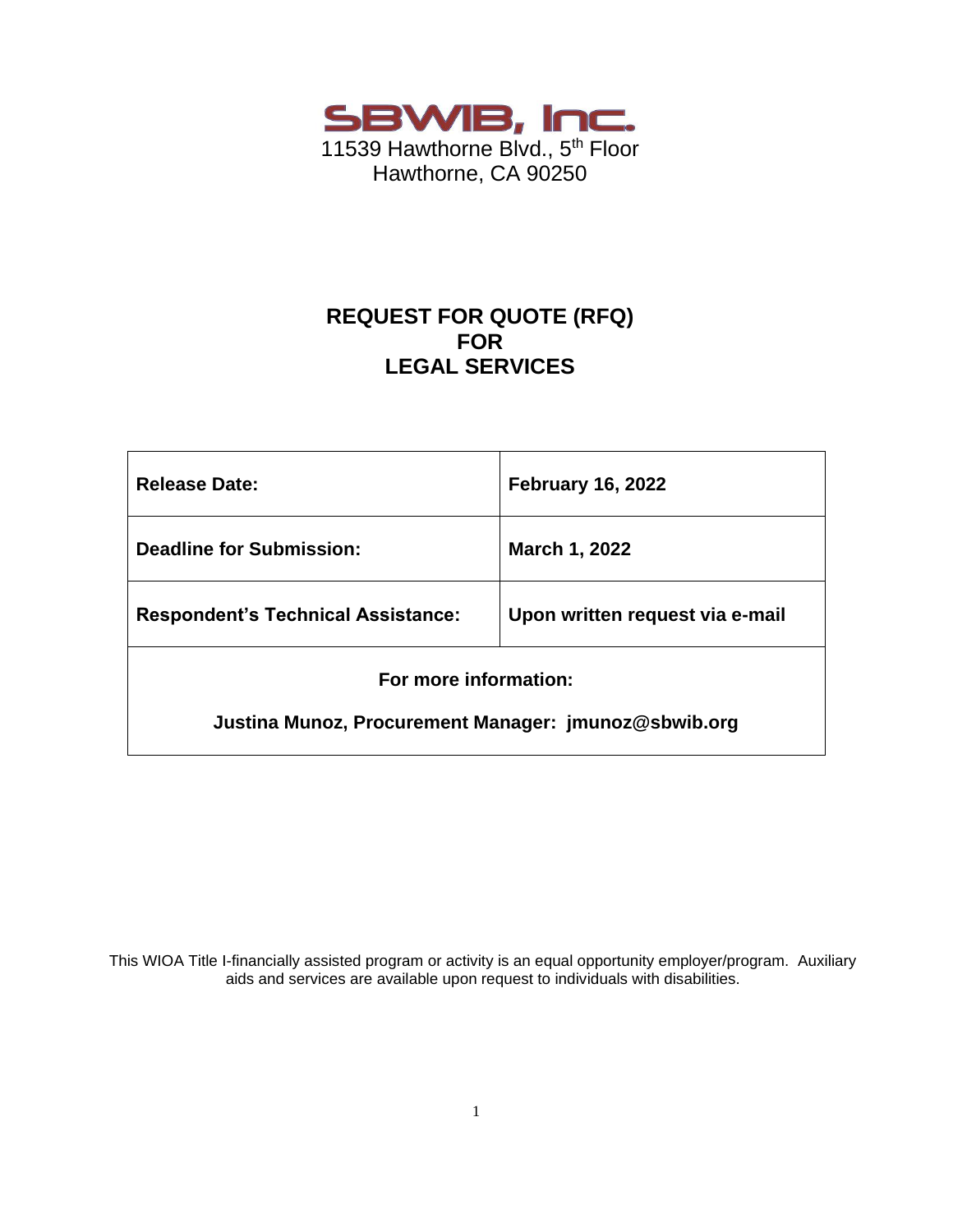### **Request for Quotes Legal Services**

## **SUMMARY OF QUALIFICATIONS AND PROPOSED SERVICES**

# **THIS PAGE IS AN EXAMPLE ONLY**

### **Summary of Qualifications**

Describe qualifications of individual attorney or law firm detailing the experience as it relates to the Objectives and Minimum Qualifications, above.

List name(s) and qualifications of attorney(s) assigned to provide legal services (if applicable).

#### **Services to be provided:**

General Legal Counsel for the SBWIB, Inc.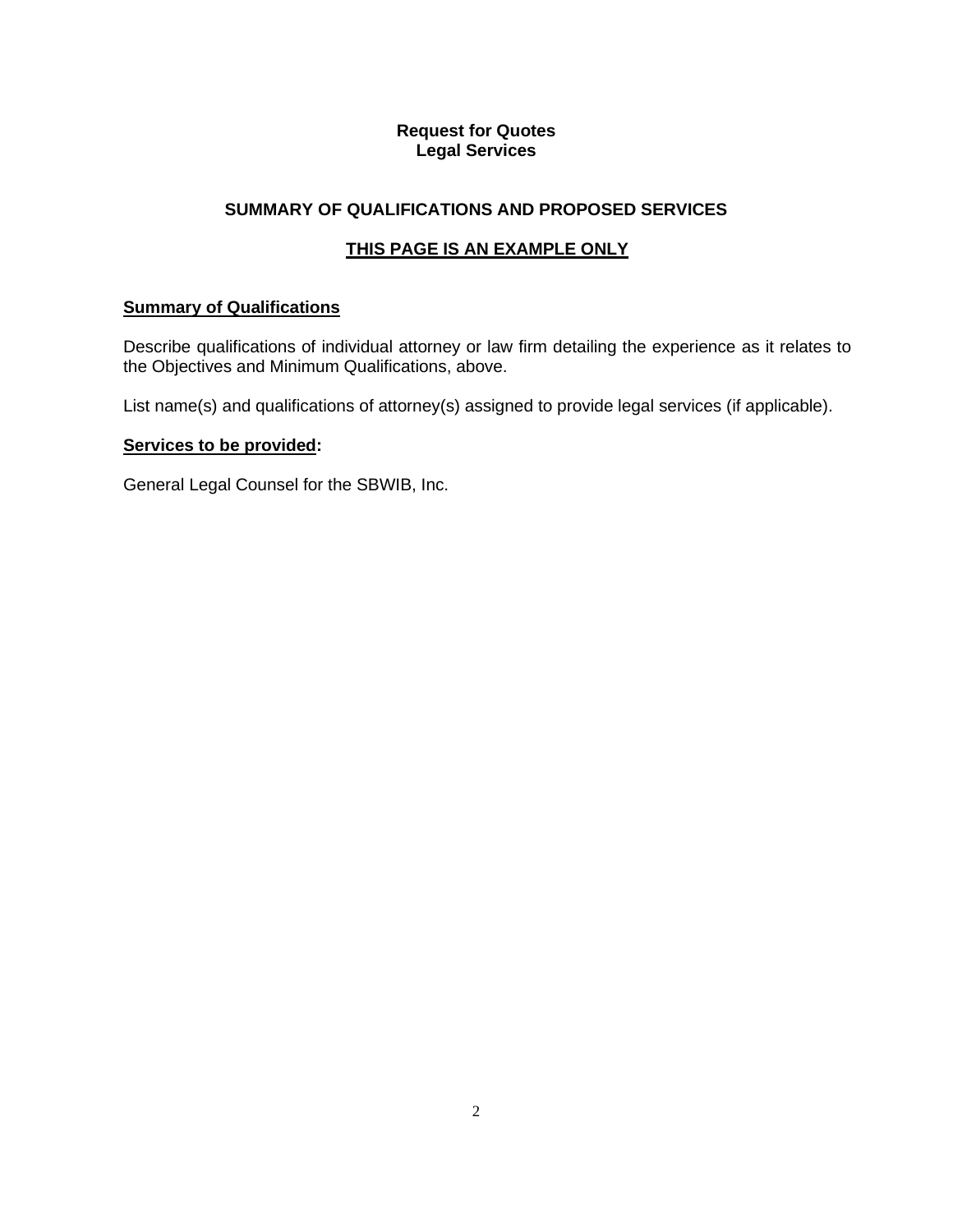### **SOUTH BAY WORKFORCE INVESTMENT BOARD, INC. (SBWIB) REQUEST FOR PROPOSAL COVER PAGE**

| Name of Firm, Entity,                                                                                                                                                                                                              |  |    |     |    |  |
|------------------------------------------------------------------------------------------------------------------------------------------------------------------------------------------------------------------------------------|--|----|-----|----|--|
| Organization                                                                                                                                                                                                                       |  |    |     |    |  |
| <b>Contact Name</b>                                                                                                                                                                                                                |  |    |     |    |  |
| <b>Title of Contact Person</b>                                                                                                                                                                                                     |  |    |     |    |  |
| <b>Mailing Address</b>                                                                                                                                                                                                             |  |    |     |    |  |
| <b>Physical Address (if different)</b>                                                                                                                                                                                             |  |    |     |    |  |
| <b>Phone Number</b>                                                                                                                                                                                                                |  |    |     |    |  |
| <b>Fax Number</b>                                                                                                                                                                                                                  |  |    |     |    |  |
| E-mail                                                                                                                                                                                                                             |  |    |     |    |  |
| <b>California Bar Membership</b>                                                                                                                                                                                                   |  |    |     |    |  |
| If an individual attorney, are you a member in good standing of the<br>California Bar?                                                                                                                                             |  |    | Yes | No |  |
| If law firm, are each of the members of the firm that will be assigned                                                                                                                                                             |  |    |     |    |  |
| to provide services under the RFQ a member in good standing of the<br>California Bar? NOTE: If law firm, please include a list of each<br>attorney, including California Bar Number, that will be assigned to<br>provide services. |  |    |     |    |  |
| <b>Organization Type and Legal Status of Organization: (Private</b>                                                                                                                                                                |  |    |     |    |  |
| non-profit, private for profit, community based organization,                                                                                                                                                                      |  |    |     |    |  |
| public agency, etc.):                                                                                                                                                                                                              |  |    |     |    |  |
| Identification Number: Federal Employer ID# (FEIN)                                                                                                                                                                                 |  |    |     |    |  |
|                                                                                                                                                                                                                                    |  |    |     |    |  |
| <b>TOTAL FUNDING REQUESTED</b>                                                                                                                                                                                                     |  |    |     |    |  |
| Period of validity of bid: Bids shall remain valid for a period of at least one hundred and twenty (120)                                                                                                                           |  |    |     |    |  |
| days from the date of submission. A bid valid for a shorter period than indicated may be rejected or                                                                                                                               |  |    |     |    |  |
| considered non-responsive.                                                                                                                                                                                                         |  |    |     |    |  |
| <b>Proposed Hourly Fee</b>                                                                                                                                                                                                         |  | \$ |     |    |  |